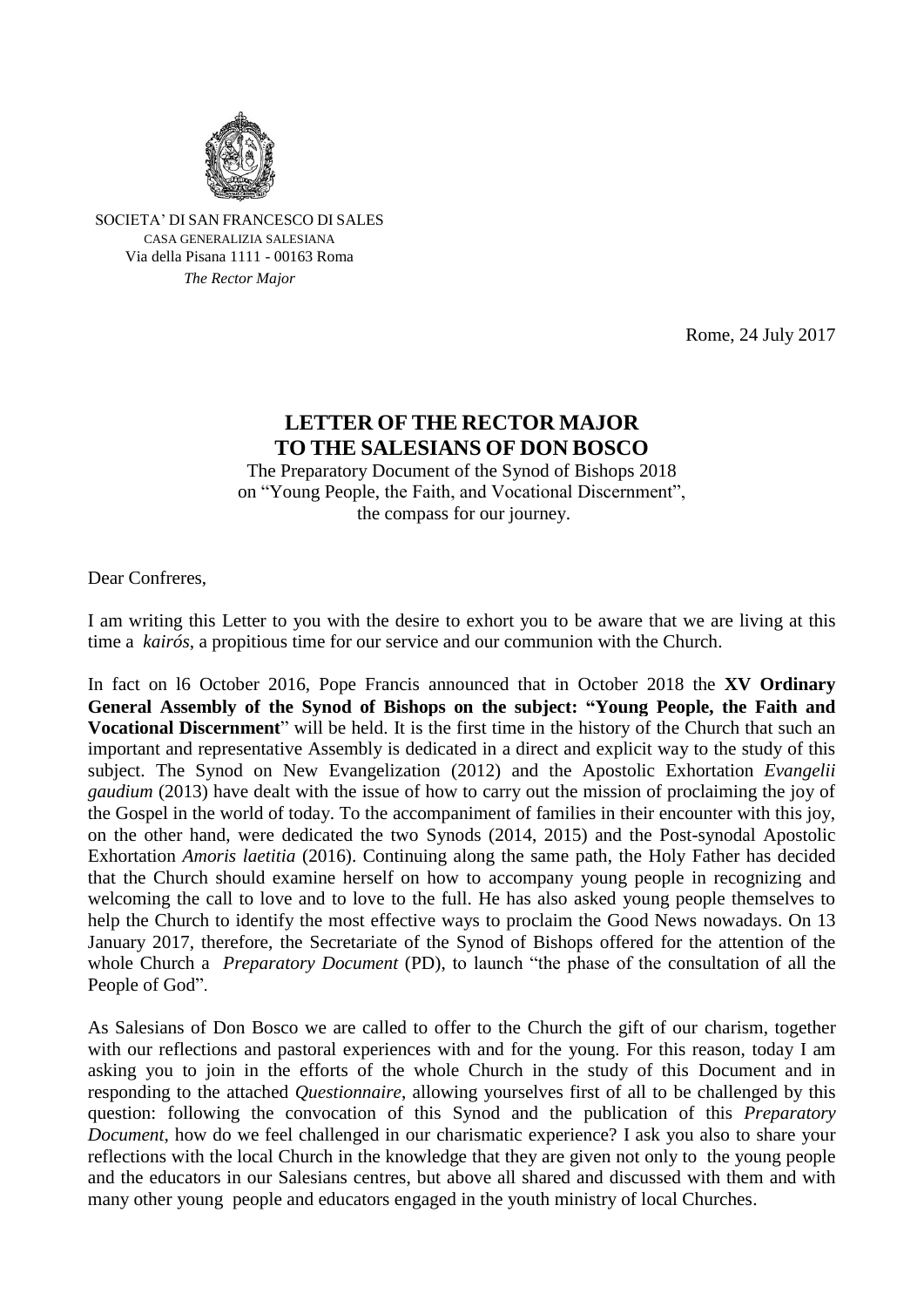**With a view to our being involved in this we have asked all the Provinces to reply to the**  *Questionnaire* **and to send their replies to the Youth Ministry Department.**

1. The first essential step to take must be that of reading the *story of the young people* who have been entrusted to us. This step implies being familiar with the challenges and the opportunities of the area in which we are called to bear witness to the love of God for the young, especially the poorest ones. The whole of the first part of the *Preparatory Document*, in fact, is based on the importance of a reading of the contemporary situation of the young. In the spirit of *Evangelii Gaudium* we are called to "go out" and to "listen", so that we may then share the Good News. Knowing the real situation of the young people we meet is not a luxury we may allow ourselves but an obligation we cannot neglect. Not to do so would be a betrayal, turning our back on the cry of the young - often hidden but profound. The temptation of'"we have always done it this way" together with the attitude "we already know the answer," even if the question has changed, are the very real dangers that we have to recognize and overcome.

2. The second part of the *Preparatory Document* concentrates on the concepts of *faith***,** *discernment and vocation*. These are closely linked: faith is the source of vocational discernment, "It makes us aware of a magnificent calling, the vocation of love. It assures us that this love is trustworthy and worth embracing, for it is based on God's faithfulness which is stronger than our every weakness" (LF, 53). As Salesians we are called to recognise in this field some challenges and to confirm certain choices: our educative and pastoral proposal ought to offer to young people programmes that will bring them to live an integral human experience. This proposal therefore ought to help the young people to live life as a gift to be welcomed and shared, and for which to be grateful. Finally, as educators and pastors, we are called to accompany the young in discerning their own vocation, and therefore in the construction of their own plan of life, in the knowledge that "every vocation is directed towards a mission" (PD II, 3).

The topics of discernment and of accompaniment require a serious and well-organized human, spiritual, and charismatic preparation for all those, consecrated and lay, involved in the Educative - Pastoral Community. I invite you to reject two pastoral temptations.

The *first temptation* that we encounter here is that of stopping and realizing the shortage of time and of the necessary resources for a strong commitment to the accompaniment of the young. To this temptation we respond by offering ourselves in the first place to become true and authentic witnesses in allowing ourselves to be accompanied: "guided guides", who themselves have personal experience of spiritual accompaniment and only then are in a position to offer it to others, setting in motion suitable procedures of training in accompaniment for the lay people co-responsible in the Salesian mission.

The *second temptation* is that of being satisfied with a reductionist view of accompaniment, which seems to emphasise the individual role of the one who accompanies in this process. To this other temptation we respond offering to those young people in places where we find ourselves a progressive accompaniment on several levels: an accompaniment by the Salesian centre which welcomes the young and hands on to them a "family spirit"; an accompaniment by the educativepastoral community which in its turn needs to be guided in co-responsibility in the Salesian mission and in the community discernment that precedes educative and pastoral planning; and a group accompaniment of the group to which the young person belongs, in a gradual process of learning and apostolate; finally, the personal accompaniment of the young person which is decisive for their vocational discernment.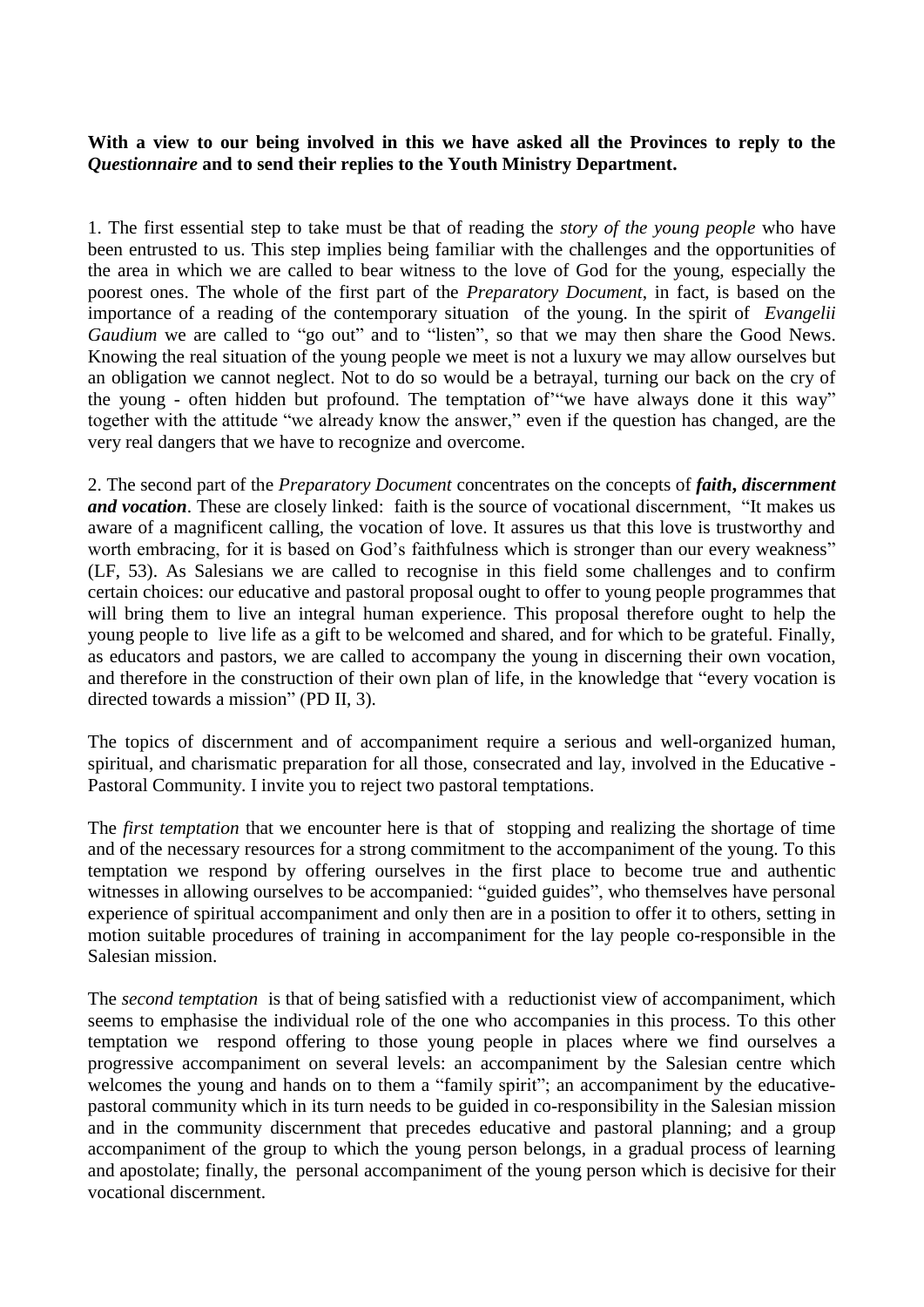The *Preparatory Document* tells us that the last kind of discernment is not a one-off but rather a "process by which a person makes fundamental choices, in dialogue with the Lord, and listening to the voice of the Spirit, starting with the choice of one's state of life" (PD II, 2). In every young person educated in the faith the question arises: "How does a person live the Good News of the Gospel and respond to the call which the Lord addresses to all those he encounters, whether through marriage, the ordained ministry, or the consecrated life?" (PD II, 2). Mindful of the universal call to holiness (LG 40), we are called to accompany each young person, none excluded, in responding to this fundamental question, that is to say to the threshold of adult life, gradually but fearlessly proposing, as Don Bosco did, the goal of a high level of human and Christian life.

. The third part of the *Preparatory Document* brings together some suggestions regarding *pastoral action*, identifying those involved, the places and the resources. We are invited to "accompany the young", with the three attitudes/ of "going out", "seeing" and "calling", which describe the way Jesus encountered the people of his time.This sounds familar to us sons of Don Bosco, and represents a further appeal to listen to the young and to be totally available to them in their needs, aware that the relationship of spiritual paternity is an extension of educational paternity. From the encounter with the young, well represented by the practice of assistance, there can develop accompaniment in area of vocational discernment and the subsequent construction of the young person's plan of life.

When the *Preparatory Document* invites us to consider as those to whom youth ministry is addressed "all young people, none excluded", there echoes in us a comviction that we have, as did Don Bosco, for whom "*In every boy* even the most wretched *there is soft spot*."*. In view of the high-quality pastoral service offered to young people with different needs therefore, there ought to be promoted* a clear and participative experience of all the subjects of the community that educates and evangelizes: the Educative - Pastoral Community. On the part of the local Salesian Community and of the Salesian Province leadership this requires a commitment, that is ever more serious, professional and well-planned, to the formation of the lay co-workers, also as regards the accompaniment of the young.

The co-responsible co-involvement of the various subjects of pastoral action needs to be accompanied by their understanding of pastoral work as not being limited to a generic pastoral proposal, but as including procedures of community discernment based on a shared understanding of a Educative-Pastoral Plan. Then in the course of pastoral planning it is appropriate that the processes followed aim as far as possible at seeing the young people as capable of developing a sense of pesonal responsibility in the course of their human growth and development in the faith, in which the idea of a progressive journey finds its place. In addition, I urge you to make an effort to provide lessons and experiences of prayer within the educative and evangelizing process, where the young people can have a taste of the value of silence and contemplation: "no discernment is possible without cultivating a familiarity with the Lord and a dialogue with his Word" (PD III, 4).

In the context of this letter, finally, I offer you **three questions**, that may guide your reflections on the challenges and the opportunities regarding the faith and the vocational discernment of the young nowadays. I am offering these three questions as material for reflection at the various Provincial Councils, at Rectors' meetings, at meetings of Salesians in the quinquennium, and of those in practical training. I also ask you to consider the possibility of sharing these three questions with the different groups of the *Salesian Family*: